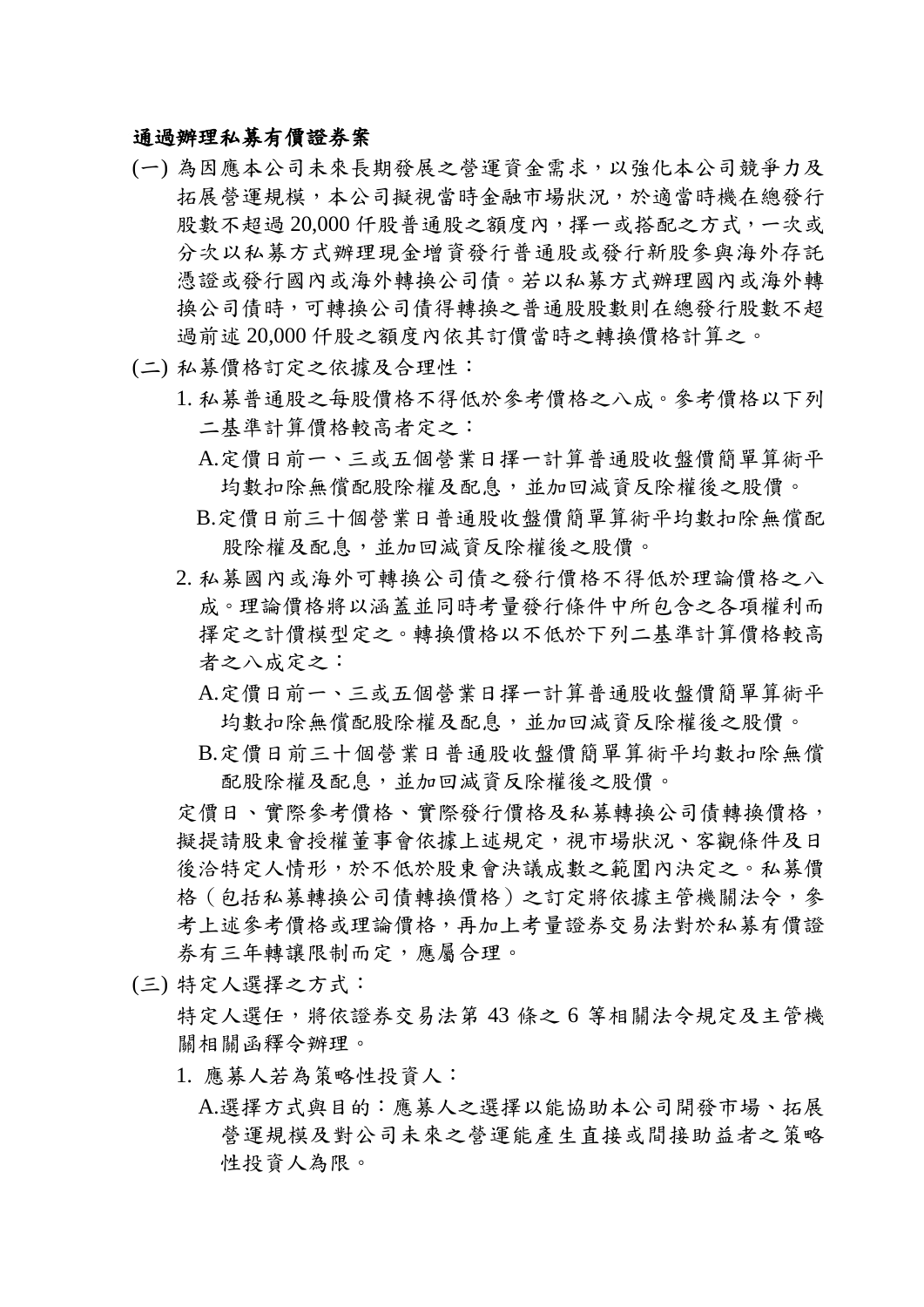- B.必要性:為充實營運資金,強化本公司競爭優勢,引進可擴大未 來產品銷售或產品研發合作之策略投資人,故有其必要性。
- C.預計效益:藉由策略性投資人的加入,可協助拓展公司營運規模、 開發新市場,對本公司長期發展產生助益。
- 2. 應募人若為內部人或關係人: 選擇方式與目的:對本公司營運或產業發展有相當瞭解,並對本公 司未來營運有直接或間接助益者。
- 3. 目前應募人可能名單及其與本公司之關係如下所示:

| 應募人可能名單 與本公司之關係 |                     |
|-----------------|---------------------|
| 魏詩郁             | 內部人 (本公司董事長黃大倫之配偶)  |
| 皮孟梅             | 內部人 (本公司董事安寶信之配偶)   |
| 潘芳玲             | 內部人 (本公司獨立董事楊榮恭之配偶) |

- 4. 目前除上表所列之應募人外,其餘應募人尚在洽詢中,實際應募人 之選擇將於洽定後依相關規定辦理。
- (四) 辦理私募之必要理由及預期效益:
	- 1. 不採用公開募集之理由:本公司為確保籌集資金之時效性及可行性, 並有效降低資金成本,故擬透過私募方式向特定投資人募集資金, 以提高募資之效率及機動性。另私募有價證券三年內限制轉讓之規 定,可確保公司與特定投資人之長期合作關係。
	- 2. 私募之額度:擬於總發行股數不超過 20,000 仟股普通股之額度內 以私慕方式辦理現金增資發行普通股。若為私慕可轉換公司債,可 轉換公司債得轉換之普通股股數則在總發行股數不超過前述 20,000 仟股之額度內依其訂價當時之轉換價格計算之。
	- 3. 本公司將視市場及洽特定人之狀況,預計於股東會決議日起一年內 分次(最多不超過三次)辦理。
	- 4. 本次募資之資金用途及預計達成效益:各次私募資金用途係為充實 營運資金、轉投資、償還借款等一項或多項用途,各次計畫預計達 成效益為擴展營運規模、強化公司競爭力及強化公司財務結構。
- (五) 本公司董事會決議辦理私募前一年內因三分之一以上董事發生變動, 依法令規定證券承銷商已出具辦理私募必要性與合理性之評估意見 書,內容詳【附件】。
- (六) 本次私募發行普通股或私募發行新股參與海外存託憑證或辦理國內 或海外轉換公司債,皆採無實體方式發行或交付。私募有價證券依證 券交易法第 43 條之 8 受交付後三年內轉讓之限制外,本次私募之普 通股及私募國內或海外轉換公司債轉換之普通股,其權利義務與本公 司已發行之普通股相同。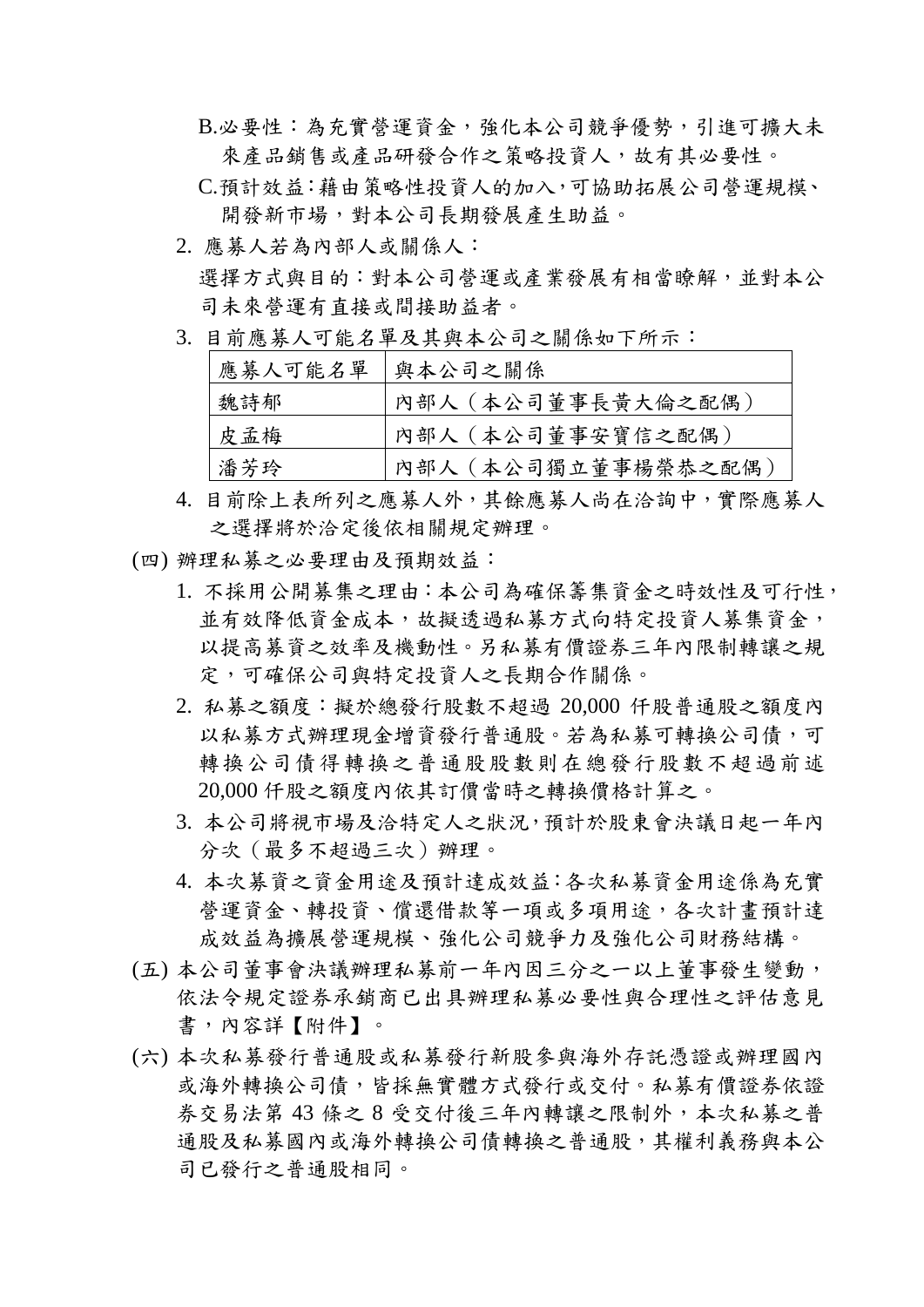- (七) 本次私募有價證券之發行方式及計畫主要內容,包括但不限於實際私 募股數、實際私募價格、應募人選擇、定價日、增資基準日、發行條 件、發行計畫、資金運用計畫項目、資金用途、預計可能產生效益、 預計辦理私募次數及其他未盡事宜等,未來如因主管機關指示修正或 基於營運評估或因客觀環境需要變更時,擬提請股東會授權董事會依 相關法令全權處理之。
- (八) 除上述或依法令規定之授權範圍外,擬授權董事長或其指定之人,代 表本公司辦理一切有關本次發行所需事宜並簽署相關契約及文件,並 為本公司辦理一切有關發行普通股所需事宜。
- (九) 如有未盡事宜,擬授權董事會依相關法令規定全權處理。

### **The Board recommends to the Members to adopt and approve Issuing Securities by way of Private Placement**

- (1) To meet the operating capital requirements of long-term development, strengthen corporate competitiveness and expand operation scale of the Company, the Company proposes to issue up to 20,000,000 ordinary shares under then-current financial market conditions when appropriate and select one or combined fund raising plans (the "**Proposed Private Placement**"), in one or more installments, by way of private placement, issuing ordinary shares for cash consideration and/or for participating in issuance of global depositary receipts and/or issuing domestic or overseas convertible bonds. When issuing domestic or overseas convertible bonds in the course of private placement, the total shares upon conversion shall not exceed 20,000,000 ordinary shares at thencurrent conversion price calculated at the pricing date.
- (2) The Pricing Basis and Reasonableness.
	- A. The price for issuing ordinary shares in the Proposed Private Placement shall not be lower than 80% of the reference price. Reference price is set to be the price determined by the following calculation, whichever is higher.
		- (a) The simple arithmetical average closing price of the ordinary shares of the Company on any of the first, third or fifth trading day prior to the pricing date, after deducting the value of bonus shares issued as stock dividends and cash dividends, and adding back the value of the shares cancelled in connection with capital reduction.
		- (b) The simple arithmetical average closing price of the ordinary shares of the Company for thirty trading days prior to the pricing date, after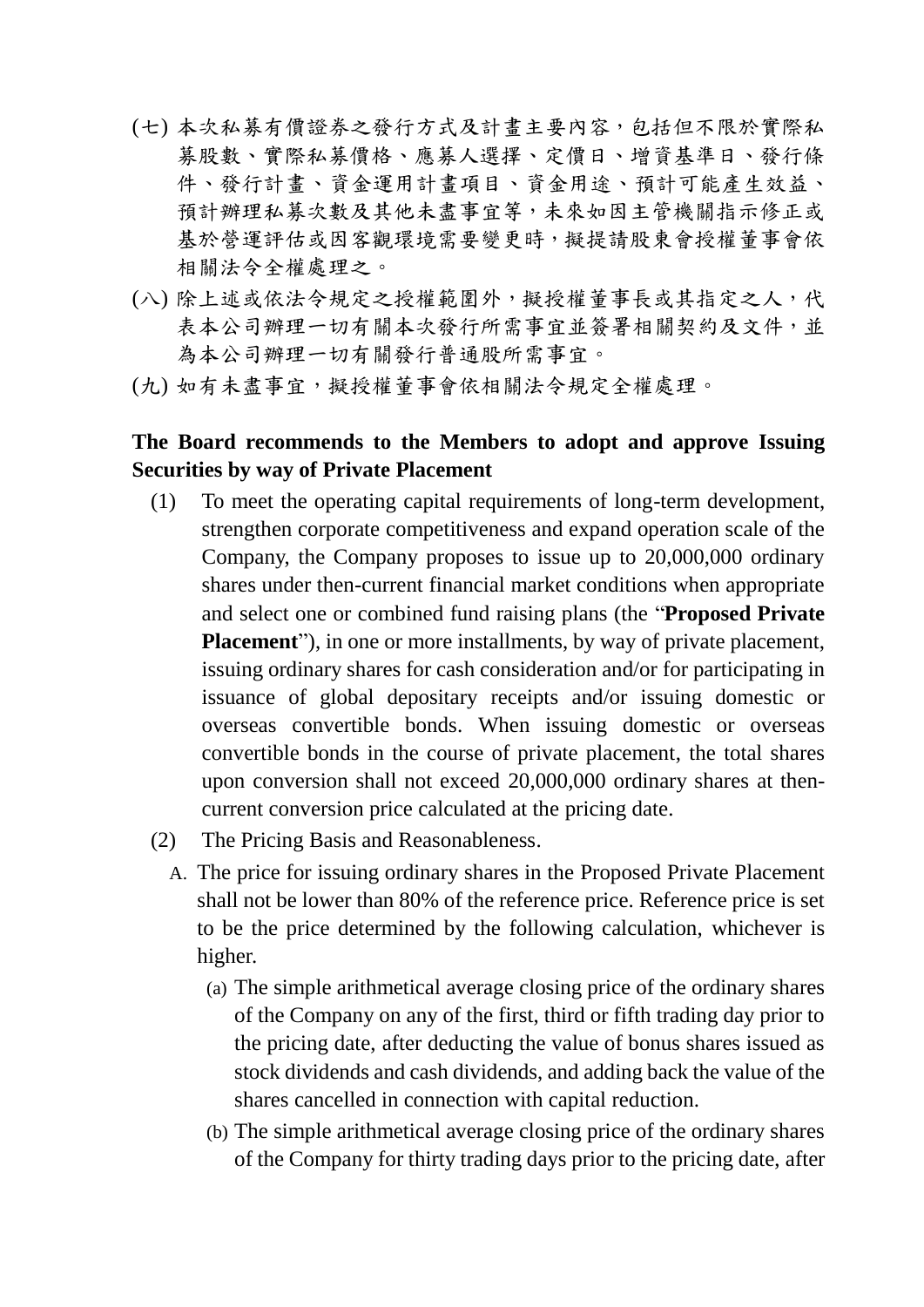deducting the value of bonus shares issued as stock dividends and cash dividends, and adding back the value of shares cancelled in connection with capital reduction.

- B. The price for issuing domestic or overseas convertible bonds by way of private placement shall not be lower than 80% of the theoretical price. Theoretical price is set by the valuation model covering and simultaneously considering all the rights within the terms and conditions of the issuance. Conversion price shall not be lower than 80% of the price determined by the following calculation, whichever is higher:
	- (a) The simple arithmetical average closing price of the ordinary shares of the Company on any of the first, third or fifth trading day prior to the pricing date, after deducting the value of bonus shares issued as stock dividends and cash dividends, and adding back the value of the shares cancelled in connection with capital reduction.
	- (b) The simple arithmetical average closing price of the ordinary shares of the Company for thirty trading days prior to the pricing date, after deducting the value of bonus shares issued as stock dividends and cash dividends, and adding back the value of the shares cancelled in connection with capital reduction.

It is proposed that the Board of Directors be authorized, complying with the abovementioned rules and within the range resolved by the Members in the General Meeting, to determinate pricing date, actual reference price, actual issue price and conversion price of convertible bonds issued by way of a private placement according to the market conditions, objective conditions and selected investors qualifications. Having complied with the regulations and rulings of regulator and referred to the abovementioned reference price or theoretical price, the issue price (including conversion price of convertible bonds issued by way of private placement) should be reasonable after considering the three(3)-year share transfer restriction for securities issued in the private placement in accordance with the Securities and Exchange Act (the "**Act**").

(3) The Method for Selecting Investors.

The securities issued in the Proposed Private Placement will only be sold and subscribed by investors with qualifications prescribed in Article 43- 6 of the Act, relevant regulations and administrative rulings

A. If the subscriber is a strategic investor: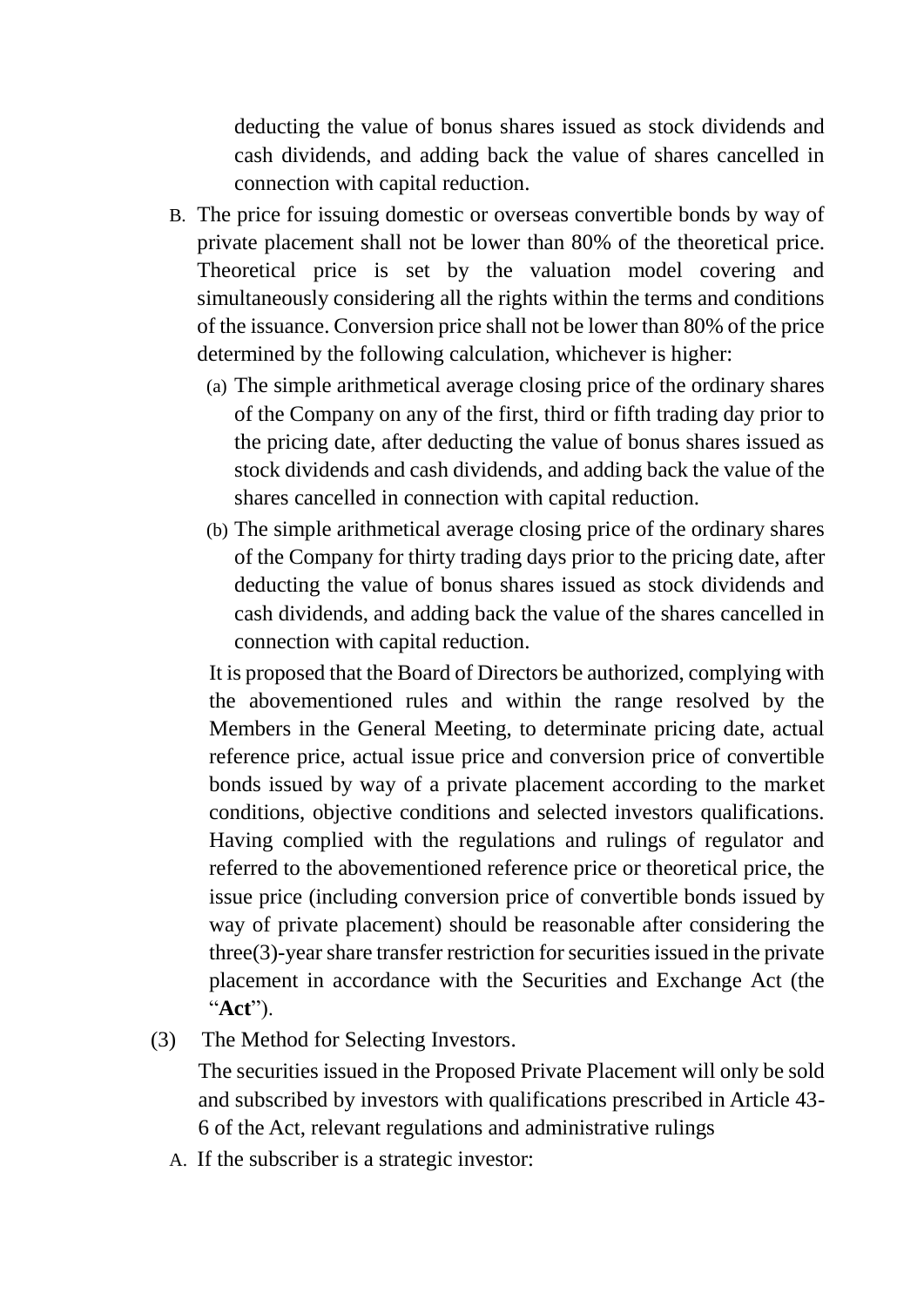- (a) Selecting Methods and Purpose: The subscriber selected should be a strategic investor who will be able to assist the Company to develop new markets, expand operation scale and strengthen future operations direct or indirectly.
- (b) Necessity: The Proposed Private Placement should be able to enrich operating funds, strengthen the competitive advantages of the Company, and introduce strategic investors who can boost future product sales or enhance product research and development cooperation in the future.
- (c) Anticipated Benefits: Strategic investors can not only help the Company to expand operating scale and develop new markets, but create long-term benefits to the development of the Company.
- B. If the subscriber is an insider or related party of the Company:

Selecting Methods and Purpose: The subscriber selected should be quite familiar with the operation of the Company or industry development and be able to assist the Company to strengthen future operations directly or indirectly.

|                    | Potential subscribers   Relationship with the Company |  |
|--------------------|-------------------------------------------------------|--|
| WEI SHI-YU         | Insider (the spouse of the Chairman of the            |  |
|                    | Company, Huang Ta-Lun)                                |  |
| <b>ANN MON-MEI</b> | Insider (the spouse of the Director of the            |  |
|                    | Company, Ann Bau Hsing)                               |  |
| PAN FANG LING      | Insider (the spouse of the Independent Director       |  |
|                    | of the Company, Yang Jung-Kung)                       |  |

C. Potential subscribers and their relationships with the Company are presented as follows:

- D. Meanwhile, the Company is seeking out additional potential subscribers apart from subscribers presented as above and will operate pursuant to relative regulations and rulings after qualified subscribers are selected
- (4) Necessity and Anticipated Benefits of Private Placement:
	- A. The reasons for not adopting a public offering: To ensure a timely and feasible fund raising while reducing the cost of capital effectively, it is proposed that the Company raises the fund from specific investors by way of private placement to increase the flexibility and efficiency of fund raising. In addition, the securities issued in the Proposed Private Placement are subject to share transfer restriction for a period of three (3)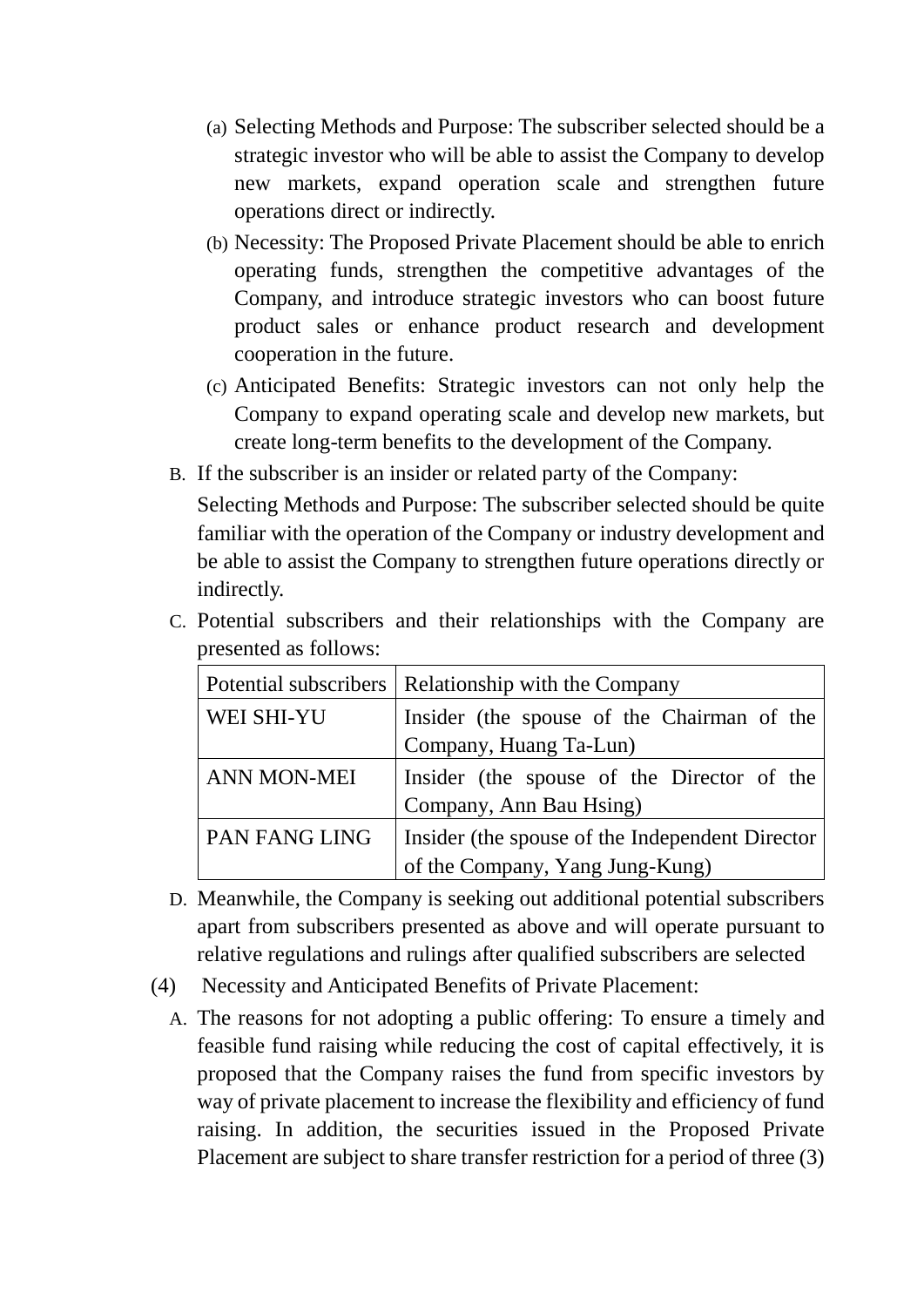years, so that a long term partnership between the Company and selected investors can be secured.

- B. The issue amount of the proposed private placement: The Company proposes to issue up to 20,000,000 ordinary shares for cash consideration by way of a private placement. If convertible bonds are to be issued by way of a private placement, the amount of the convertible ordinary shares shall be calculated by the conversion price at the pricing date within the amount of abovementioned 20,000,000 ordinary shares.
- C. The Company proposes to carry out the Proposed Private Placement within one (1) year in several phases (no more than 3 times) starting from the date of approval by the Members in the General Meeting based on the market conditions and the selected investors qualifications.
- D. The Use of Fund Raised and Anticipated Benefits: The fund raised from the Proposed Private Placement will be used to fund the Company's working capital, and/or reinvestment, and/or repay loans. The anticipated benefits include expansion of operational scale, strengthening the Company's competitiveness and enhancing financial structure
- (5) For more than one third of the directors had changed within one (1) year prior to the Board of Directors resolved to carry out the Proposed Private Placement, the securities underwriter has issued an evaluation opinion on the necessity and reasonableness of private placement as presented as 【Exhibit】.
- (6) The securities issued or delivered in the Proposed Private Placement will be conducted in book-entry form. Except for the share transfer restriction for a period of three (3) years in accordance with Article 43-8 of the Act, the rights and obligations of the ordinary shares issued in the Proposed Private Placement, either for cash consideration or through the conversion of domestic or overseas convertible bonds, shall rank pari passu with the issued and outstanding shares of the Company.
- (7) It is proposed that the Board to be authorized by the Members in the General Meeting with full power to determine, pursuant to applicable laws and regulations, the methods of issuance and handle main points of the Proposed Private Placement, including but not limited to the actual issued shares, issue price, selection of investors, pricing date, record date of capital increase, terms and conditions of issuance, funded projects, fund using plan items, use of funds, anticipated benefits, anticipated phases of private placement and other matters not prescribed herein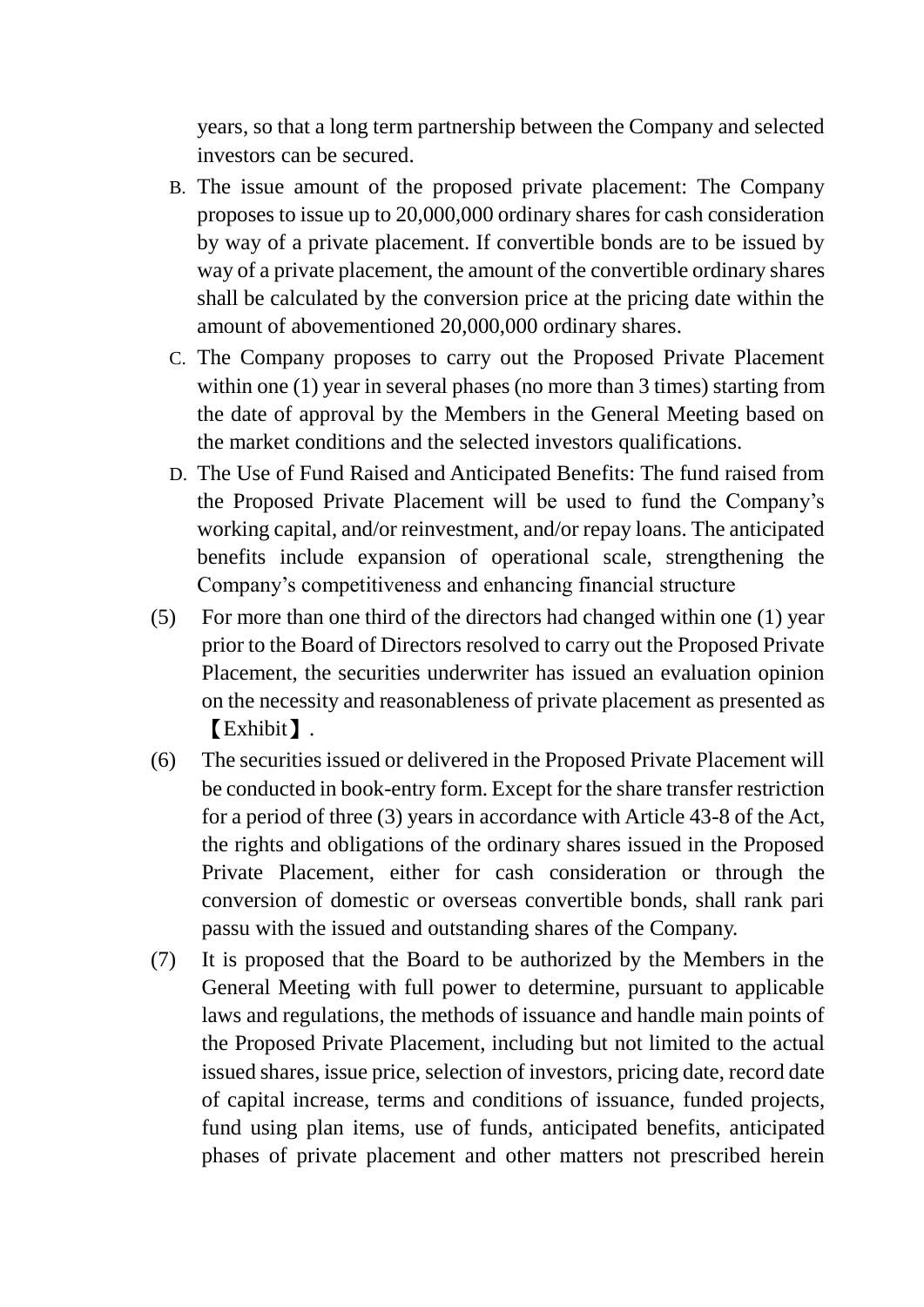pertaining to the Proposed Private Placement, which may need to be revised upon regulator's requests, or as a result of the evaluation of the operation or objective environmental changes.

- (8) In addition to the scope of authorization above or as required by laws, it is proposed that the Chairman of the Company or his designated person be authorized with full power to handle related matters pertaining to the Proposed Private Placement, sign all necessary agreements and/or legal instruments and handle all necessary matters pertaining to the issuance of new ordinary shares.
- (9) It is proposed that the Board to be authorized with full power to handle matters not prescribed herein.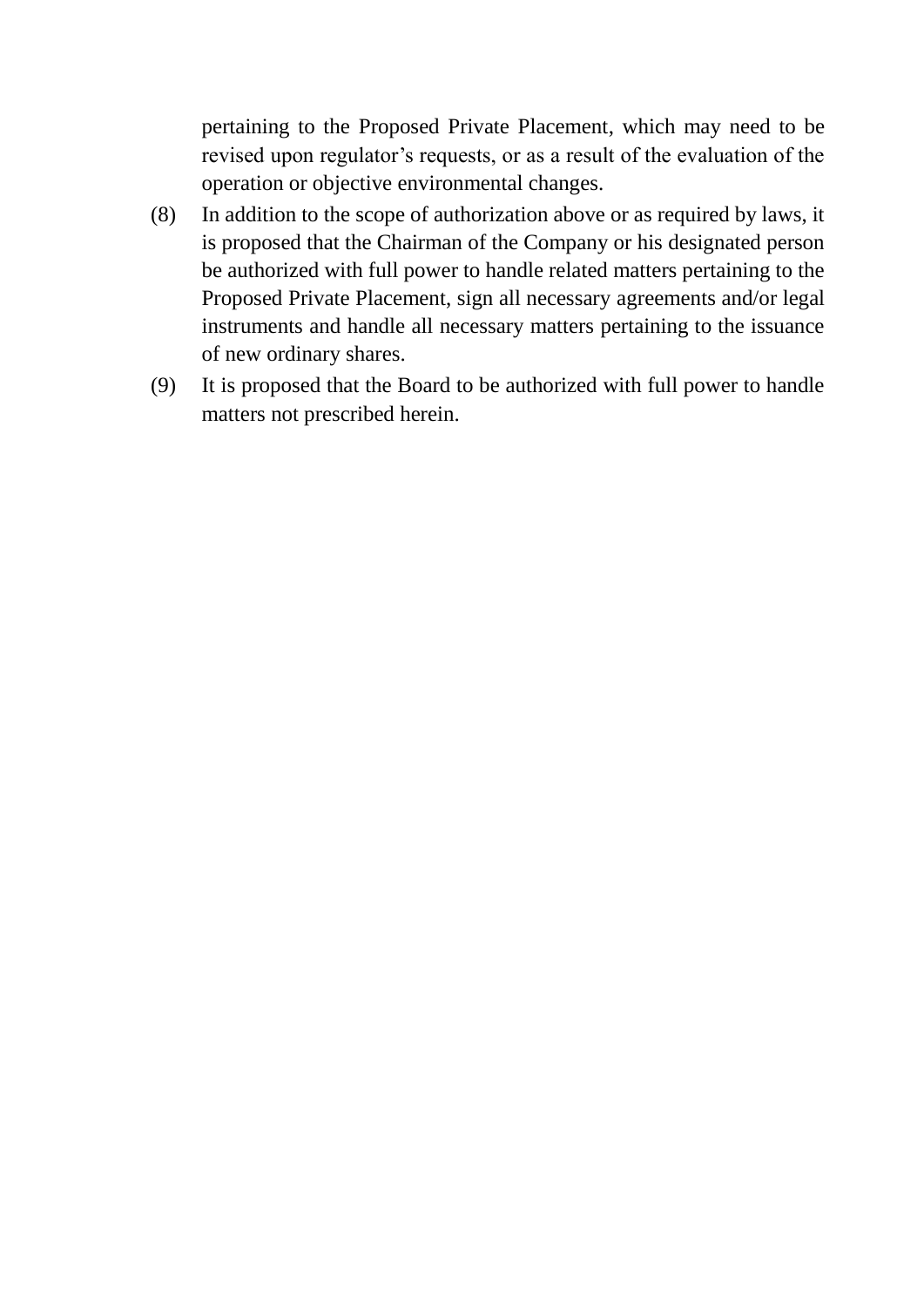#### 【附件】辦理私募必要性與合理性之評估意見書

【**Exhibit**】**Evaluation Opinion on the Necessity and Reasonableness of Private Placement**

# 環宇通訊半導體控股股份有限公司 辦理私募案之證券承銷商評估意見書

環宇通訊半導體控股股份有限公司(以下簡稱環宇公司或該公司)預計於民 國(以下同)111 年 4 月 6 日董事會決議通過新增依 111 年 3 月 11 日董事會通過 之以私募方式辦理現金增資發行普通股或發行新股參與海外存託憑證或辦理國 內或海外轉換公司債(以下簡稱本次私募案)之可能應募人名單,並併同111年3 月11日董事會決議之私募案,提報111年5月20日股東常會決議通過後,始 得正式辦理。依據「公開發行公司辦理私募有價證券應注意事項」之規定,董事 會決議辦理前一年內經營權發生重大變動,或辦理私募引進策略投資人後,可能 致經營權發生重大變動,應洽請證券承銷商出具辦理私募必要性與合理性之評 估意見。環宇公司因董事異動而於 110 年 7 月 2 日股東常會補選四席董事,其 中一席法人董事復於111年2月24日辭任,因前述董事成員變動達三分之一以 上,故該公司委任本證券承銷商就本次私募案出具必要性及合理性評估意見。

一、公司簡介

環宇通訊半導體控股(股)公司係來台第一上櫃之控股公司,英屬蓋曼群 島為該公司之註冊地,主要營運據點位於美國加州之Global Communication Semiconductors, LLC (以下簡稱GCS, USA),主要營業項目為高階射頻及光 電元件化合物半導體晶圓製造代工及相關智慧財產權授權,以及自有品牌 光電元件產品之研發、製造及銷售,以4吋製程為主,其中高階射頻元件之 主要產品為功率放大器(PA),主要最終應用為基地台及基礎設備,光電元件 之應用則以Data Center、光纖到府及基地台等。

受惠於衛星系統、行動通訊及無線區域網路蓬勃發展,特別是射頻元件 中的功率放大器(PA)與射頻開關器(RF Switch)的需求隨之大量增加,為求生 產成本的降低,使該產業走向與矽半導體產業同樣的歷程進行分工,使得 整合元件廠(Integrated Device Manufacture, IDM)將部份訂單交由專業的砷 化鎵晶圓代工廠進行大量生產,而使既有整合元件製造廠再往更高階的製 程進行開發或是將資源投入生產樣多量少的高毛利產品;重要的是,也因 生產來源的多樣化,生產技術不再由IDM所掌握壟斷,也鼓勵更多的元件設 計業者(Fabless)相繼投入化合物半導體元件的設計開發,進而促成化合物半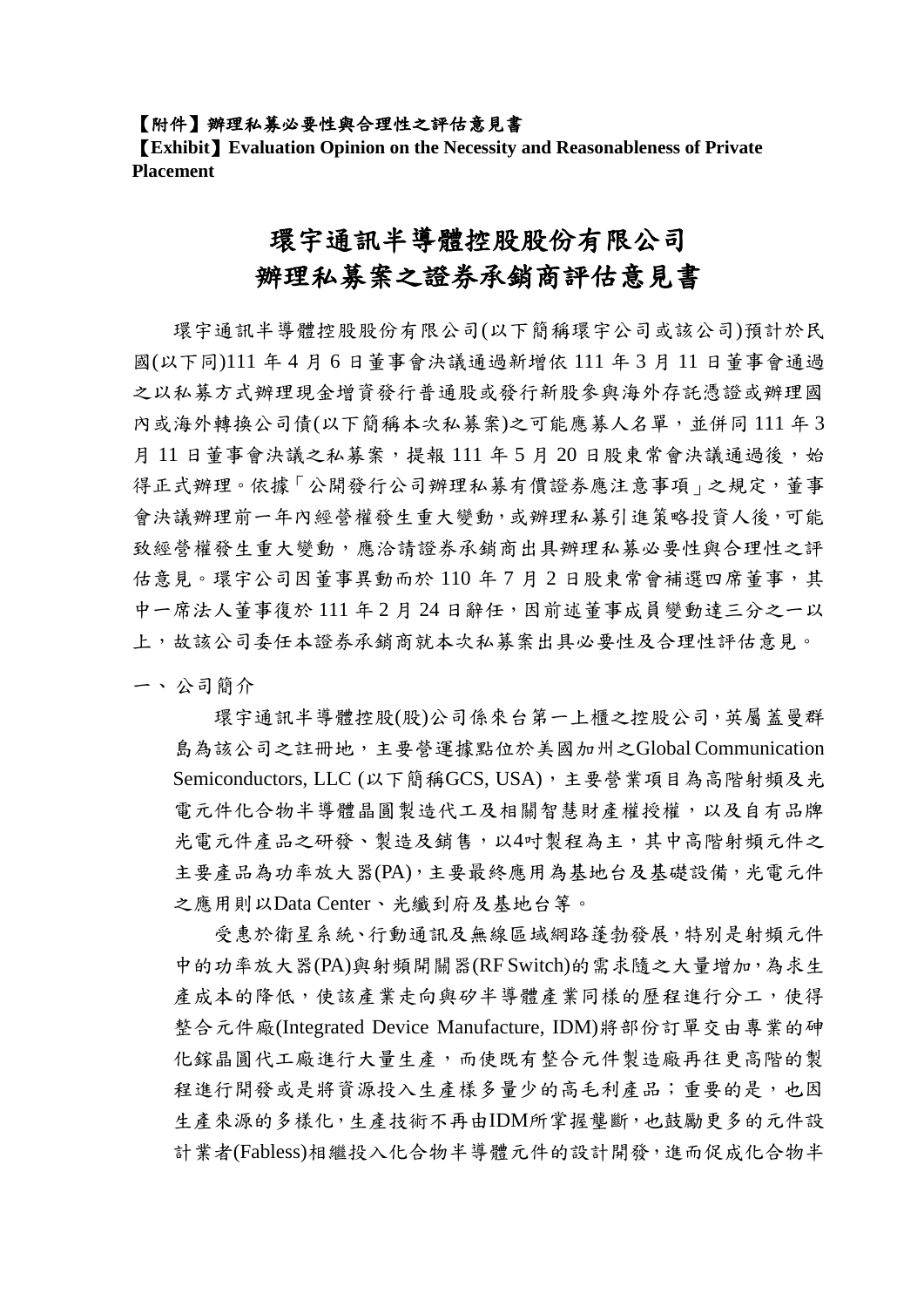導體晶圓代工產業的蓬勃發展。長期而言,對於化合物半導體晶圓代工產 業,除了通過嚴謹及漫長的客戶驗證之外,也致力於創造出具備成本優勢 的製程技術,使得近年化合物半導體晶圓代工產業有著高度的成長空間。 由於化合物半導體之應用日趨擴大,且投入技術及進入障礙門檻日益提高, 使得運用在無線通訊用的射頻元件或光纖通訊用的光電元件,在未來都有 走向專業分工的產業趨勢,如元件製造大廠因產能擴充不易,或新興設計 公司之增加,均會加速委外代工巿場之成長,將使該公司在此產業的發展 利基增加。

二、本次私募案計畫內容

環宇公司為因應公司未來長期發展之營運資金所需,以強化公司競爭 力及拓展營運規模,擬視當時金融市場狀況,擇適當時機與籌資工具,在總 發行股數不超過20,000仟股普通股之額度內,依相關法令擇一或以搭配之方 式一次或分次辦理私募包括普通股或發行新股參與海外存託憑證或發行國 內或海外轉換公司債之有價證券籌資方式。如辦理國內或海外轉換公司債 時,轉換公司債得轉換之普通股股數則在總發行股數不超過前述20,000仟股 之額度內依私募當時之轉換價格計算之。該私募案並預計於股東會決議後 最多不超過三次分次辦理。本次私募案對象以符合證券交易法第43條之6等 相關法令規定及主管機關相關函釋今辦理。另,本次私募案認購價格訂定 之依據,係依據「定價日前1、3或5個營業日擇一計算普通股收盤價簡單算 數平均數扣除無償配股除權及配息,並加回減資反除權後之股價」及「定價 日前30個營業日普通股收盤價簡單算數平均數扣除無償配股除權及配息, 並加回減資反除權後之股價」二者取其孰高者,作為本次私募案之參考價 格,實際認購價格並以不低於參考價格之八成訂定之。

三、本次私募案之必要性及合理性評估

(一)辦理私募之必要性

化合物半導體元件係屬無線通訊產業及光纖通訊產業之關鍵性零 組件,受惠於智慧型手機及平板電腦的持續熱賣,加上4G普及5G行動 通信之規格已臻成熟及運用外,尚有無線區域網路、藍牙應用、基地台 擴建、衛星通訊、物聯網及車聯網等無線通訊產品成長,又因固定網路 通訊在光纖通訊技術提升及政府政策推動下,使產業呈現長期的穩定成 長,並帶動化合物半導體產業市場規模之持續成長。環宇公司主要係專 注於基地台和基礎設備所用射頻元件之晶圓代工,在全球5G行動通訊 規格及商業化在110年以後陸續底定及運轉,預估世界各國電信業者將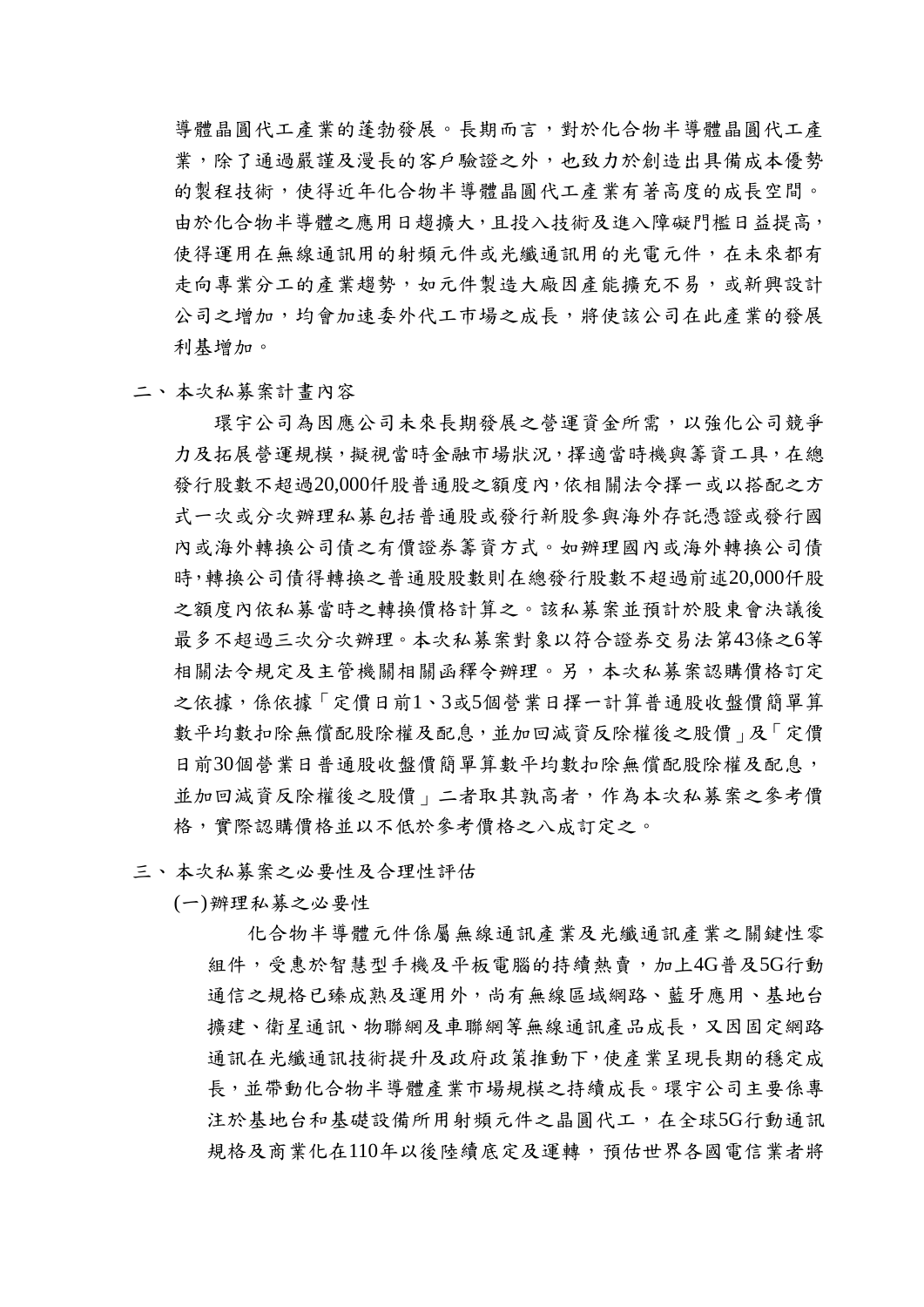對基地台設備及建置投入更多的資本支出,未來5~6年將是5G行動通訊 高度成長的時代,故使該公司從事基地台和基礎設備所用的射頻元件代 工製造業務將有明顯的成長空間。

環宇公司近年來持續受到中美貿易衝突影響及轉投資效益尚未顯現 下,110年度之營業收入為新台幣1,235,881仟元,較109年度之1,481,859 仟元下滑,110年度淨損歸屬於母公司業主亦較109年度之淨損新台幣 113,994仟元增加至淨損新台幣378,497仟元,該公司為確保籌集資金之 時效性及可行性,若以公開發行方式辦理籌資,恐因其獲利表現影響投 資人之認購意願,如採私募方式,資金募集相對具迅速簡便之時效性, 並可避免過於依賴金融機構借款,以及提高資金靈活運用空間,對未來 營運及獲利具有正面效益,故該公司本次採私募方式募集資金之辦理應 有其必要性。

(二)辦理私募之合理性

環宇公司本次採私募方式辦理籌資,除可於短期內取得所需資金, 且與公開募集比較,私募有價證券三年內限制轉讓之規定,將更可確保 該公司與應募人間之長期關係。茲就環宇公司本次辦理之私募案之合理 性評估如下:

1. 私募案發行程序之合理性

經檢視環宇公司於111年3月11日召開董事會之提案資料,其討 論內容、發行程序、私募價格訂定方式及特定人選擇之方式等,尚符 合證券交易法及相關法令規定;另,環宇公司擬於111年4月6日就111 年3月11日董事會決議通過之私募案新增可能之應募人,經檢視其應 募人之選擇方式,尚符合證券交易法及相關法令規定,此次私募案之 發行程序尚屬合理。

2. 辦理私募有價證券種類及用途之合理性

環宇公司本次擬辦理私募案發行之有價證券種類包括為普通 股、發行普通股參與海外存託憑證或國內或海外可轉換公司債,轉換 標的均為普通股,係市場普遍有價證券發行之種類,故本次辦理私募 有價證券採用之種類應有其合理性。

另依DIGITIMES Research  $(110/09)$ 資料顯示,截至110年7月, 全球商用5G的電信商達177家,較109年同期增加32家,儘管全球飽 受疫情衝擊, 電信商仍陸續商用5G, 截至110年第2季, 全球5G用戶 數達4.29億,較前一季增加1.24億,另依據ABI Research 之預估, 5G用戶在110年底達到5.07億,較前一年度成長近一倍,且未來5~6年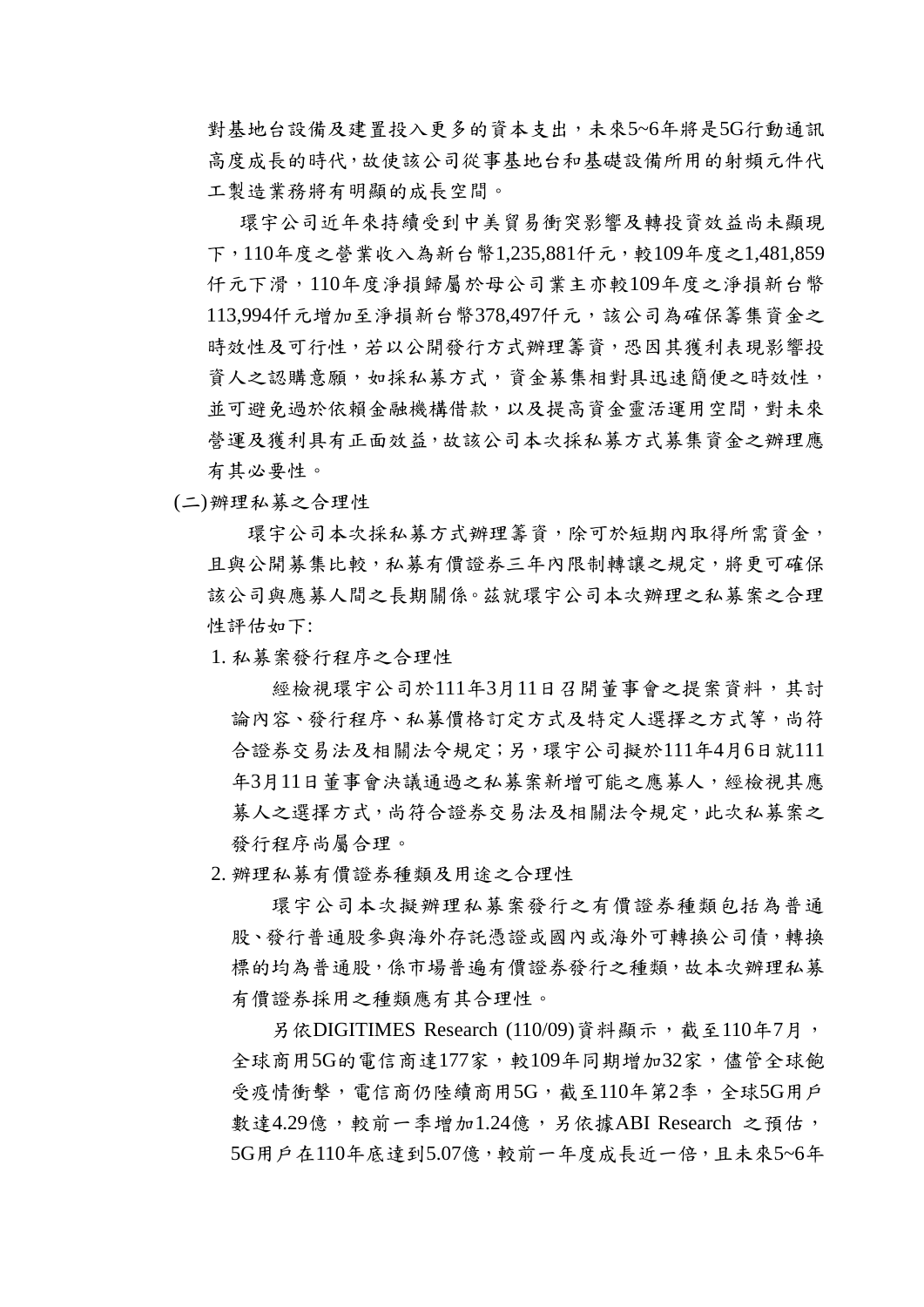將是5G行動通訊高度成長的時代,而高效能功率之化合物半導體在 5G技術相關終端產品發展中,將扮演重要角色。環宇公司本次辦理 私募所募集之資金將用以充實營運資金、轉投資或償還借款等一項 或多項用途,若未辦理增資,而以銀行借款方式取得所需資金,相對 借款之利息支出將增加公司財務負擔、侵蝕公司獲利。為維持財務調 度彈性及減少利息支出對該公司獲利造成侵蝕,且降低對銀行融資 依存度,該公司以私募案取得資金,以因應所屬產業應用需求擴增、 拓展公司營運規模及強化財務結構,對未來營運及獲利應有正面之 效益,故該公司本次採私募方式募集資金之用途應屬合理。

3. 私募預計產生之效益合理性

環宇公司以私募方式辦理籌資,除可減少取得之資金成本或節 省利息支出外,並可藉由引進策略性投資人,協助拓展擴展代工業務 產品或開發新市場,以提升公司價值與獲利,強化公司競爭力,對該 公司未來營運及獲利具有正面之效益,且因私募有價證券有三年內 限制轉讓之規定,將更可確保該公司與應募人間之長期合作關係,對 該公司之營運及股東權益應有正面助益,其效益尚屬合理。

(三)應募人之選擇及其可行性與必要性評估

1. 應募人之選擇

經檢視環宇公司於111年3月11日召開董事會及111年4月6日擬 召開董事會之提案資料,該公司本次私募之應募人將以符合主管機 關及證券交易法第四十三條之六規定之各項特定人中選定之,同時 並符合「公開發行公司辦理私募有價證券應注意事項」之規定。除下 表所列之應募人外,目前尚無其他已洽定之應募人,實際應募人之選 擇將於洽定後依相關規定辦理之。

目前應募人可能名單及其與該公司之關係如下:

| 應募人姓名 | 與環宇公司之關係       |
|-------|----------------|
| 魏詩郁   | 環宇公司董事長黃大倫之配偶  |
| 皮孟梅   | 環宇公司董事安寶信之配偶   |
| 潘芳玲   | 環宇公司獨立董事楊榮恭之配偶 |

2. 應募人之可行性及必要性

環宇公司因應未來長期發展之營運資金需求,以強化公司競爭 力及拓展營運規模,並擬於111年5月20日股東會後辦理私募普通股, 目前除上表所列之可能應募人外,尚未確定應募人,且應募人不以策 略性投資人為限,如為該公司內部人或關係人,主係對該公司營運或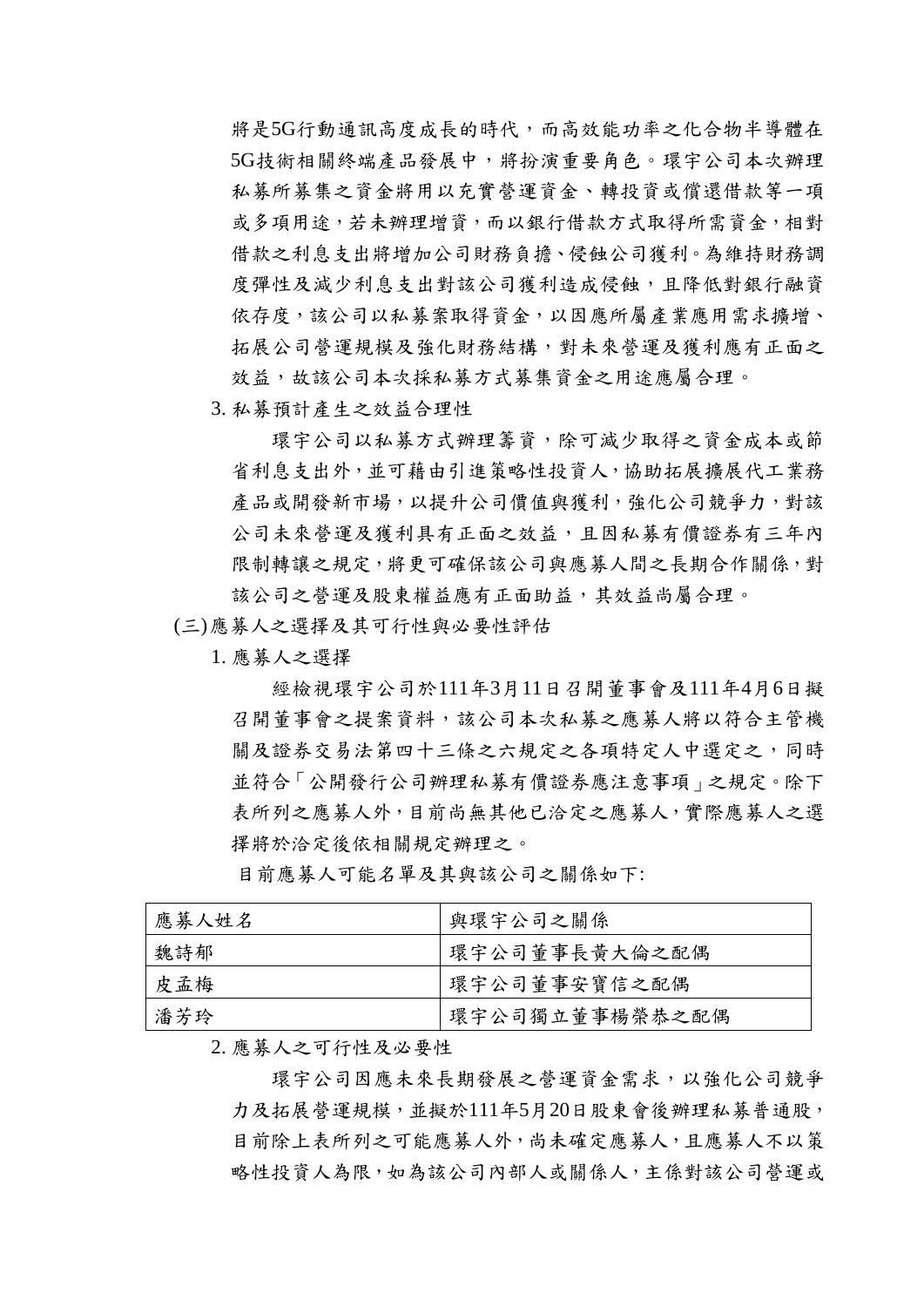產業發展有相當瞭解,並對該公司未來營運有直接或間接助益者;如 為策略性投資人,將以對該公司未來營運能直接或間接產生助益、或 能協助該公司開發市場、拓展營運規模,認同該公司之經營理念者, 如此除能提升公司營運規模及獲利能力,並秉持穩健及務實之經營 原則,有效提升該公司股東權益。因私募有價證券有三年內限制轉讓 之規定,將可確保該公司與應募人間之長期合作關係,對公司之經營 權穩定及未來營運應有助益,故本次私募案之應募人應有其可行性 及必要性。

- (四)辦理私募案對該公司業務、財務及股東權益之影響
	- 1. 對公司業務之影響

環宇公司因應所屬產業需求成長,藉由以私募方式辦理資金募 集,除可因應資金之需求,該公司亦可藉由本次私募案引進對公司未 來之營運能產生直接或間接助益之投資人,可確保公司與投資夥伴 間之長期合作關係,協助提升營運效能或開發新市場,以強化整體競 爭力,故對該公司在業務發展上應具正面之效益。

2. 對公司財務之影響

該公司本次擬辦理私募現金增資發行普通股,在總發行股數不 超過20,000仟股普通股額度內,且以不低於參考價格之八成為訂定私 募價格之依據。私募募集之資金將作為充實營運資金、轉投資或償還 借款,以提高公司自有資金比率及改善財務結構以降低公司之財務 經營風險,更有機會提升公司營運競爭能力,故在本次私募資金即時 有效挹注下,對該公司在財務上應具正面之效益。擴展營運規模、強 化公司競爭力及強化公司財務結構。

3. 對公司股東權益之影響

環宇公司本次私募用以充實營運資金、轉投資或償還借款等一 項或多項用途,以強化財務結構、提升公司營運成效及拓展營運規 模,有助於提升公司整體競爭力,進而有效提升該公司股東權益,故 環宇公司辦理本次私募案,對公司之股東權益應具正面提升之效益。

四、結論

環宇公司擬於111年5月20日之股東常會提案在總發行股數20,000仟股 之額度內,每股價格不低於參考價格之八成辦理私募普通股,國內或海外 轉換公司債之發行價格不得低於理論價格之八成。理論價格將以涵蓋並同 時考量發行條件中所包含之各項權利而擇定之計價模型定之並用於充實營 運資金、轉投資、償還借款等一項或多項用途,經考量該公司目前之經營狀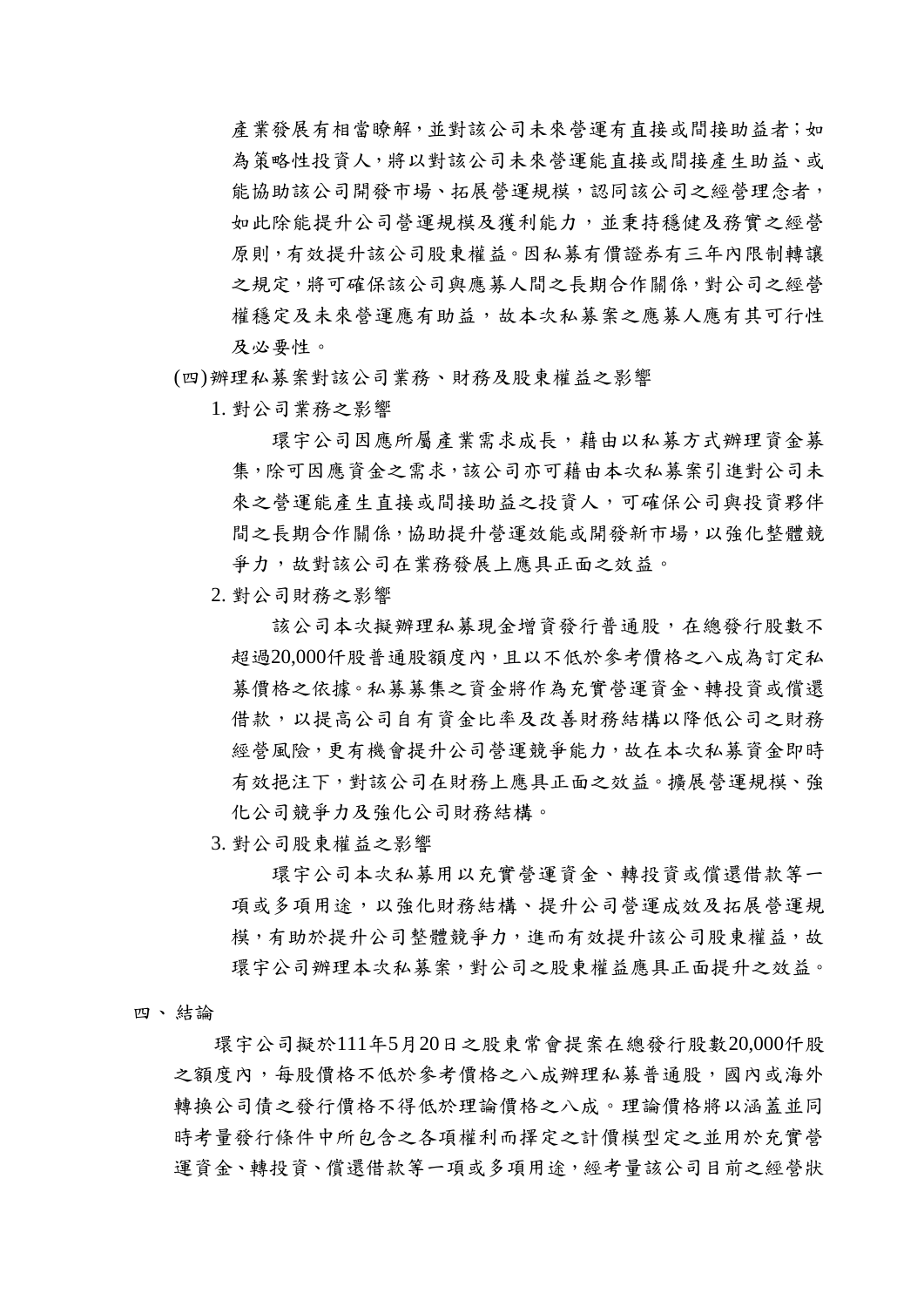況及募集資金之可行性等因素,該公司擬以私募方式辦理現金增資發行普 通股或發行新股參與海外存託憑證或辦理國內或海外轉換公司債之計畫, 實有其必要性及合理性。另經本證券承銷商檢視該公司111年3月11日董事 會提案資料,其發行計書內容及程序尚無重大違反規定或顯不合理情事, 及該公司擬於111年4月6日召開董事會新增私募案可能之應募人,均業依 「公開發行公司辦理私募有價證券應注意事項」之規定,本證券承銷商認 為環宇公司本次辦理私募案應有其必要性及合理性。

- 五、其他聲明
	- (一)本意見書之內容僅作為環宇通訊半導體控股股份有限公司111年4月6日 董事會決議及111年5月20日股東會決議本次以私募方式辦理現金增資 發行普通股或發行普通股參與海外存託憑證或辦理國內或海外轉換公 司債之計畫之參考依據,不作為其他用途使用。
	- (二)本意見書之內容係參酌環宇通訊半導體控股股份有限公司所提供之111 年3月11日召開董事會及擬於111年4月6日召開董事會之提案資料及該 公司之財務資料暨經由「公開資訊觀測站」之公告資訊等進行評估,對 未來該公司因本次私募案計書變更或其他情事可能導致本意見書內容 變動之影響,本意見書均不負任何法律責任,特此聲明。



評估承銷商:兆豐證券股份有限公

負 責 人:陳佩君

中華民國 111 年 3 月 31 日